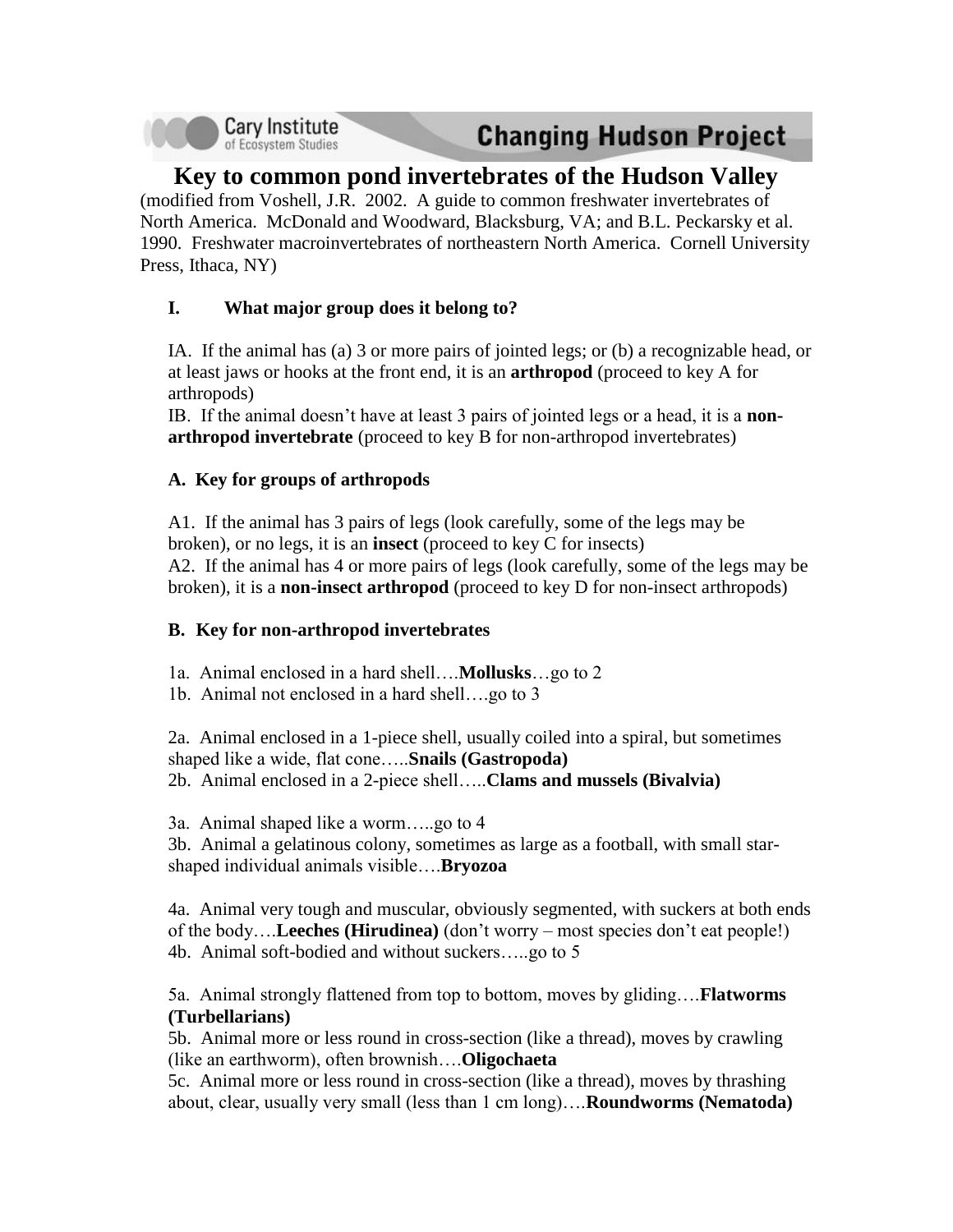#### **C. Key for insects**

1a. Without segmented legs…**True flies (Diptera)**

1b. With 3 pairs of segmented legs (some may be broken off!)…go to 2

2a. With large, functional wings….go to 3

2b. Without wings, or only with developing wingpads that couldn't be used for flying…go to 4

3a. Hind wings formed into hard wingcovers; with chewing mouthparts….**Beetles (Coleoptera)**

3b. Only parts of the handwings hardened; with sucking mouthparts…**True bugs (Hemiptera)** (watch out – some of these bite!)

4a. Animal small (less than 3 mm long), with a "spring" under the abdomen (hind part of the body)…**Springtails (Collembola)**

4b. Animal small or large, but never with a "spring" under the abdomen….go to 5

5a. Animal with 3 long "tails" (look closely – these may be broken off!)…go to 6 5b. Animal without 3 long "tails"...go to 7

6a. Tails as thin as a thread; animal with feathery gray gills on the sides of the abdomen…**Mayflies (Ephemeroptera)**

6b. "Tails" fleshy (these "tails" are actually gills); without gills on the sides of the abdomen….**Damselflies (Odonata)**

7a. Animal large and stout, with a long, extendable underjaw…**Dragonflies (Odonata)** 7b. Animal of various shapes and sizes, but never with a long, extendable underjaw…go to 8

8a. With sucking mouthparts in the shape of a long tube…**True bugs (Hemiptera)** (watch out – some of these bite!)

8b. With chewing mouthparts that are not shaped like a long tube…go to 9

9a. Animal living in a case made of sand, bits of leaves, etc.; antennae very small and hard to see…**Caddisflies (Trichoptera)**

9b. Animal free-living without a case; antennae usually clearly visible…**Beetles (Coleoptera)** or **Alderflies (Megaloptera)**